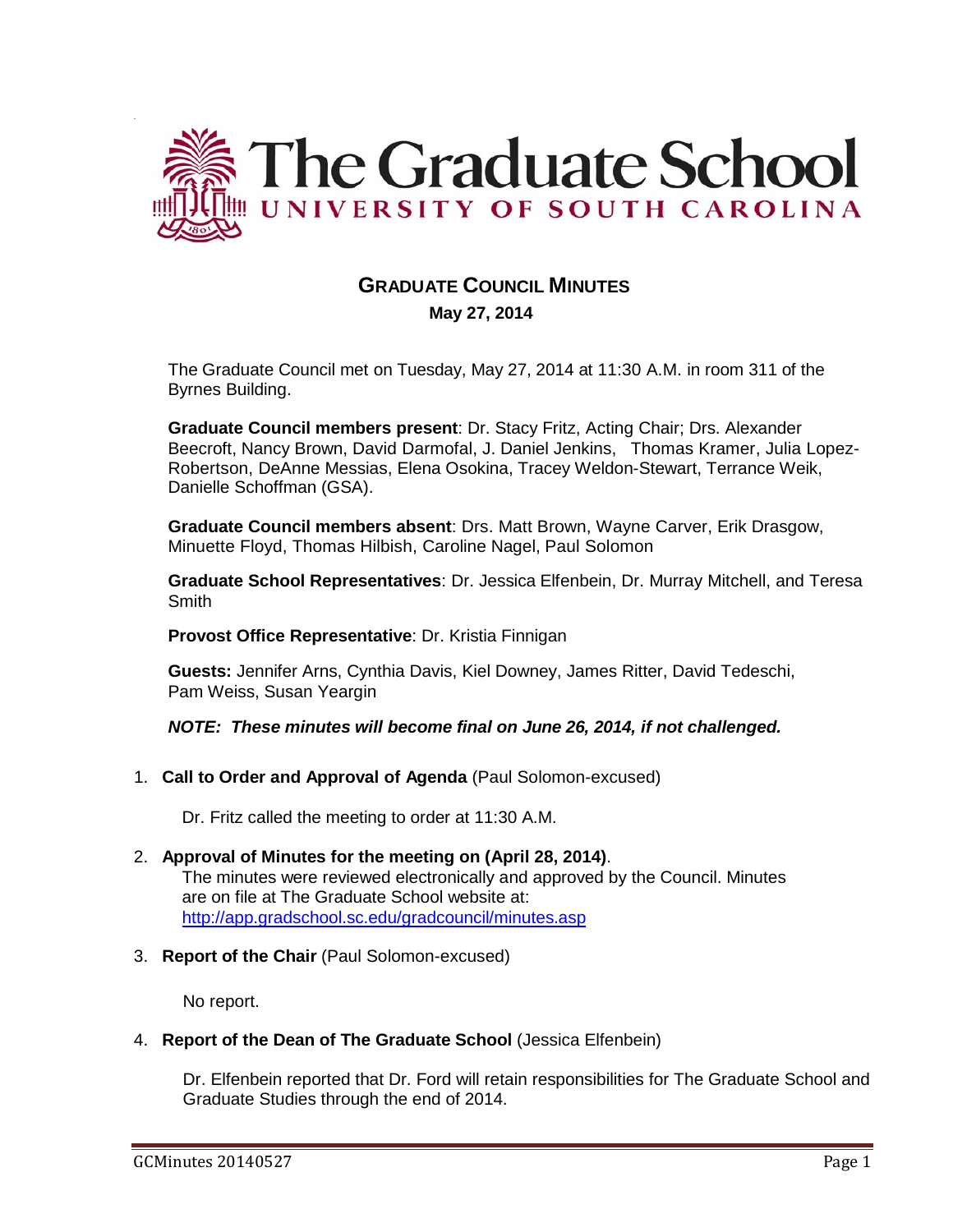### 5. **Report of the Associate Dean / Secretary of the Graduate Council** (Murray Mitchell)

Dr. Mitchell thanked the Graduate Council for convening on Tuesday rather than Monday to give staff an opportunity to take leave for the Memorial Day holiday.

### 6. **Report of the Graduate Student Association Representative** (Brittany Walter-excused)

Danielle Schoffman presented for the GSA. She stated that the organization has enjoyed a year and a half of growth in membership and in social media. Brittany Walter was elected the new GSA President and Danielle will be the new GSA representative to Graduate Council.

Dr. Elfenbein added that the GSA's new office is located within the Graduate School in room 304D.

### 7. **Report of the Academic Policy and Practices Committee** (Stacy Fritz)

Dr. Fritz presented a draft of the Associate Graduate Faculty Nomination Request form, G-AGF and guidelines for use of the form. The form is used to nominate non-tenure track faculty members for teaching and mentoring students for theses and dissertations. A draft copy of the form and guidelines were presented to Graduate Council for vote. Faculty would use the form to nominate; the forms and supporting documents would be reviewed by the Associate Dean and a recommendation would be made that would appear as a report at the next meeting of the Graduate Council for further discussion or a vote of support of the recommendation.

The Council unanimously approved the use of the new form and procedures. Dr. Mitchell mentioned that the final form will be in a fillable .pdf format. Once finalized, the form will be posted in the Graduate School's electronic forms library.

### 8. **Report of the Committee on 500/600 Level Courses, Distance Education and Special Courses** (Murray Mitchell)

A listing of 500/600 Level Courses was presented to Council. The list was presented to the Council for informational purposes only.

Course Change Proposal and Bulletin Change **[CPLT 597 Comparative Studies in Film \(3\)](http://gradschool.sc.edu/facstaff/gradcouncil/2013/CPLT%20597_Redacted.pdf)** (Cross-listed with FILM 597) From: Comparative Studies in Film - Topics in film from an international perspective. National cinematic traditions are compared and contrasted. To: CLPT 597 Special Topics in Comparative Studies in Film and Media (3) Topics in film and media from an international perspective. National cinematic traditions are compared and contrasted. May be repeated as content varies by title and section. [Effective Fall 2015] [Cross-listed with FILM 597] [Prerequisites: FILM 240 or permission of instructor]

Course Change Proposal and Bulletin Change **[FILM 597 Comparative Studies in Film \(3\)](http://gradschool.sc.edu/facstaff/gradcouncil/2013/FILM%20597%20Comparative%20Studies%20in%20Film-crosslisted.pdf)** (Cross-listed with CPLT 597) From: Comparative Studies in FILM - Topics in film from an international perspective. National cinematic traditions are compared and contrasted.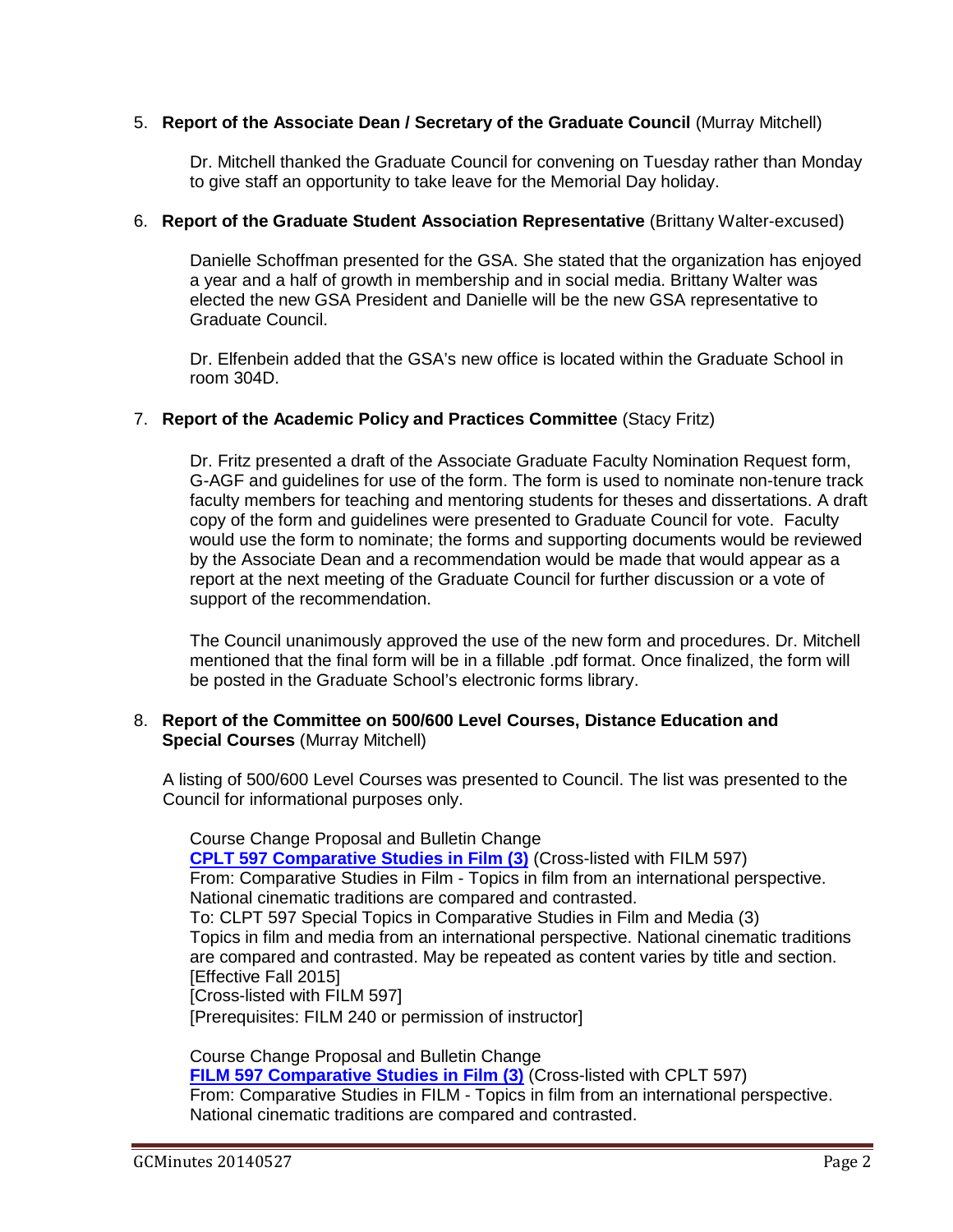To: FILM 597 Special Topics in Comparative Studies in Film and Media (3) Topics in film and media from an international perspective. National cinematic traditions are compared and contrasted. May be repeated as content varies by title and section. [Effective Fall 2015]

[Cross-listed with CPLT 597]

[Prerequisites: FILM 240 or permission of instructor]

Course Change Proposal and Bulletin Change

**[FILM 598 Topics in World Film \(3\)](http://gradschool.sc.edu/facstaff/gradcouncil/2013/FILM%20598_Redacted.pdf)** (Cross-listed with FORL 598, MART 594) From: Topics in World Film – Intensive study of a specific topic concerning films produced in a country other than the United States.

To: FILM 598 Special Topics in Global Film and Media (3) Intensive study of a specific topic concerning films produced in a country other than the United States. May be repeated as content varies by title and section. [Effective Fall 2015] [Cross-listed with FORL 598, MART 594] [Prerequisites: FILM 240 or permission of instructor]

Course Change Proposal and Bulletin Change

**[FORL 598 Topics in World Film \(3\)](http://gradschool.sc.edu/facstaff/gradcouncil/2013/FORL%20598%20(Cross-listed%20with%20FILM%20598_Redacted.pdf)** (Cross-listed with FILM 598, MART 594) From: Topics in World Film – Intensive study of a specific topic concerning films produced in a country other than the United States. Course content varies and will be announced in the schedule of courses by suffix and title.

To: FORL 598 Special Topics in Global Film and Media (3) Intensive study of a specific topic concerning films produced in a country other than the United States. May be repeated as content varies by title and section. [Effective Fall 2015]

[Cross-listed with FILM 598, MART 594]

[Prerequisites: FILM 240 or permission of instructor]

Course Change Proposal and Bulletin Change

**[MART 595D Media Arts Research: Global Media Culture \(3\)](http://gradschool.sc.edu/facstaff/gradcouncil/2013/MART%20595_Redacted.pdf)** (Cross-listed with FILM 598, FORL 598)

From: Media Arts Research: Global Media Culture – Research in global media culture. [Prerequisites: MART 110 and 210; or instructor permission]

To: MART 594 Special Topics in Global Film and Media (3)

Intensive study of a specific topic concerning films produced in a country other than the United States. May be repeated as content varies by title and section.

[Effective Fall 2015]

[Cross-listed with FILM 598, FORL 598]

[Prerequisites: FILM 240 or consent of instructor]

# 9. **Fellowships and Scholarships Committee** (Wayne Carver-excused)

Dr. Darmofal and Dr. Elfenbein reported that the committee has been busy with the Southern Regional Education Board (SREB) nominees. The committee has done yeoman service reviewing the nominations for the award. The SREB provides doctoral or dissertation awards to minority students. Statewide, there were 26 nominees and only five awardees. Two awards went to USC students, two to Clemson students, and one was awarded to an MUSC student.

The two USC students receiving Dissertation Awards are Heather Eaddy-Page from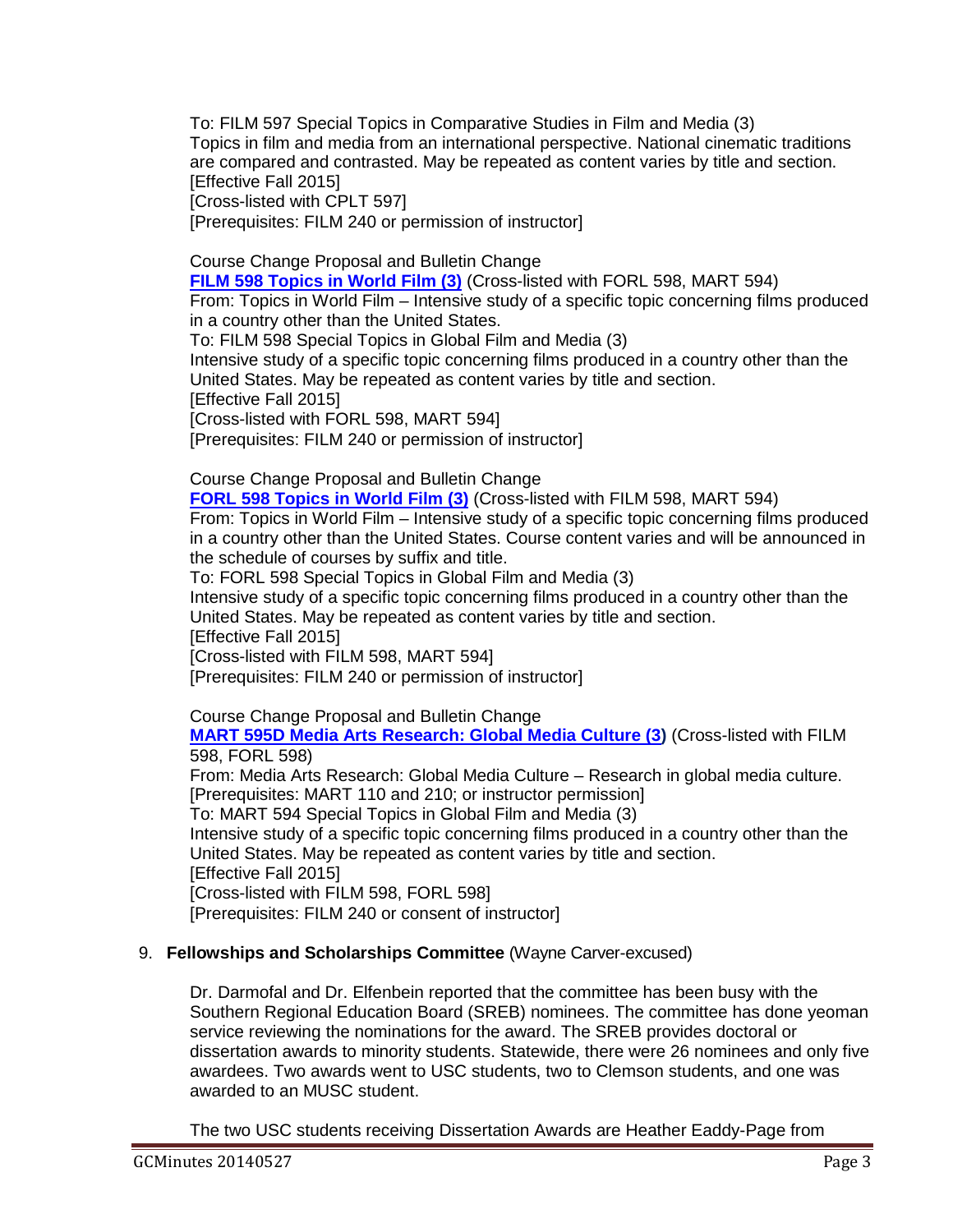new AAPP/Fellowships and Scholarships collaboration.

Academic Program Action **APPROVED [Doctorate of Physical Therapy](http://gradschool.sc.edu/facstaff/gradcouncil/2013/Doctorate%20of%20PT%20APA%205-1-14_Redacted.pdf)** (124)

 *Department of Exercise Science*

To meet accreditation requirements, the Arnold School of Public Health now requires that all its graduate students complete a graduate-level course in Public Health prior to graduation. PUBH 700 meets this requirement. In prior years, DPT students have reported that BIOS 700 provided minimal value to their understanding of the physical therapy field. Since BIOS 700 is not part of the core curriculum for the DPT degree, removing it from the program of study will not have a negative impact on the educational outcomes for the students.

[Effective Fall 2015]

Messias)

 *Department of Health Services Policy and Management*

# New Course Proposal **APPROVED [HSPM 776 Physician Practice Management](http://gradschool.sc.edu/facstaff/gradcouncil/2013/HSPM%20776%20NCP_Redacted.pdf)** (3) Builds on prior MHA coursework on health care management to focus on specific knowledge and skills applicable to the management of physician

practices. [Effective Fall 2014] [Prerequisites: HSPM 731 and HSPM 769]

# Distributed Education Delivery **APPROVED [HSPM 791 Management of Non-Profit Community Health Organizations](http://gradschool.sc.edu/facstaff/gradcouncil/2013/HSPM%20791%20DED-STC_Redacted.pdf)** (3)

Introductory course will develop the essential competencies necessary for managing community-based, non-profit health organizations including governance, financial operations, staffing, planning and evaluation. [Effective Summer 2014] [Prerequisites: NONE]

*Department of Electrical Engineering*

### Course Change Proposal and Bulletin Change **APPROVED [ELCT 870 Computational Simulation](http://gradschool.sc.edu/facstaff/gradcouncil/2013/ELCT%20870%20CCP_Redacted1.pdf)** (3) From: Computational Simulation Computational tools and techniques for simulation of physical systems with emphasis on

Clinical-Community Psychology, and Alina Wilson from Electrical Engineering.

10. **Report of the Science, Math, and Related Professional Program Committee** (DeAnne

Each student will receive a \$20,000 grant from the SREB and tuition and fees paid by

The Fellowships and Scholarships committee will follow this procedure next year as well.

Dr. Elfenbein mentioned that is an internal program similar to the SREB called the African American Professor Program (AAPP). The Graduate School is partnering with the AAPP to revamp its program guidelines. She thanked Dr. Carver for playing a large role in this

their departments.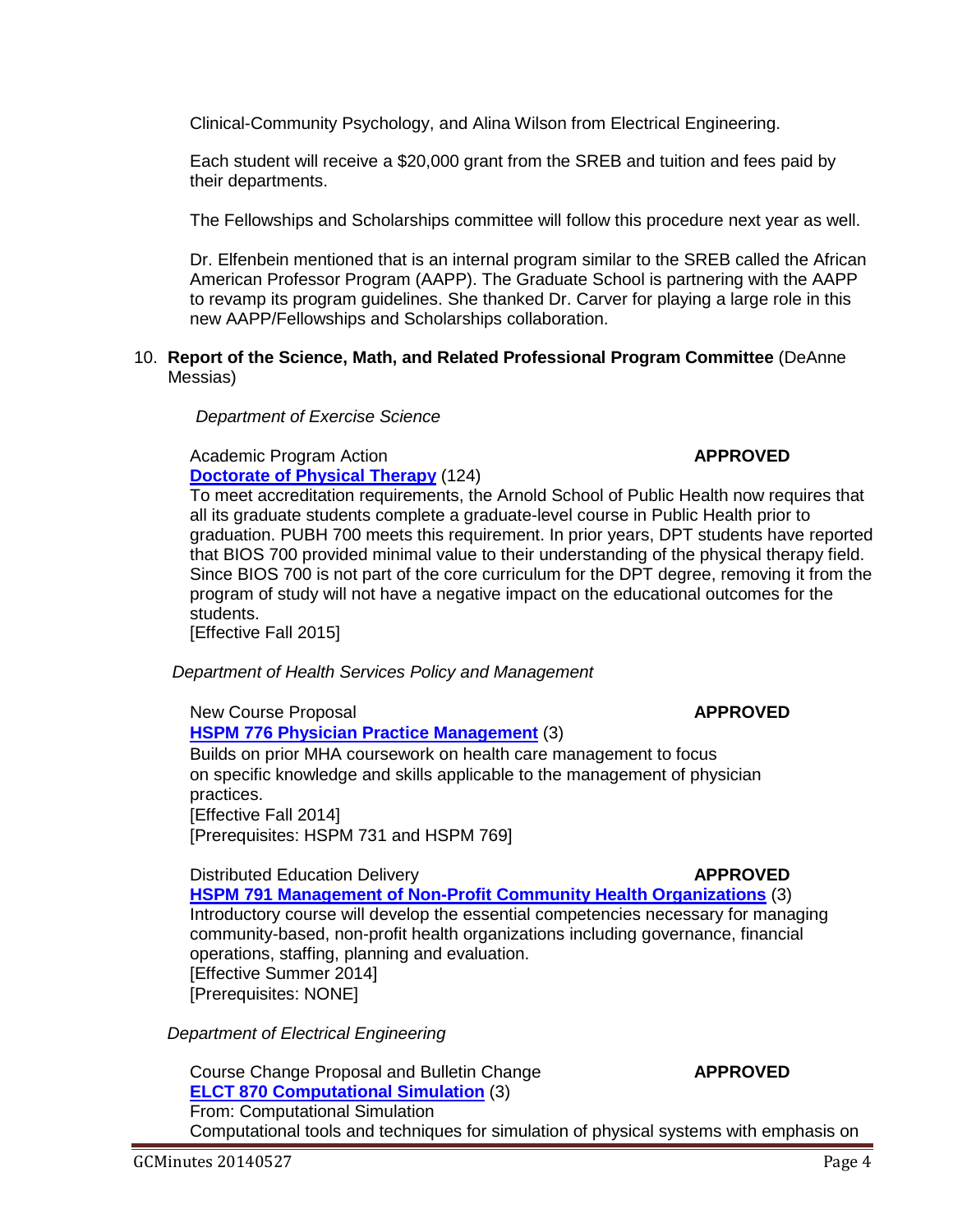excitation, diffusion, and scattering problems. To: Computing Methods for System Simulation (3) Use and development of computer software applications for modeling and simulation of energy systems.

Course title and description are being changed to reflect current content. Course was created to accommodate advancements in electrical engineering concepts and applications. [Effective Fall 2015] [Prerequisites: From - ELCT 761, 766, 771, 775. To - NONE]

### *Department of Mechanical Engineering*

New Course Proposal/Distance Education Delivery **APPROVED [EMCH 780 Energy Storage](http://gradschool.sc.edu/facstaff/gradcouncil/2013/EMCH%20780%20NCP_Redacted%20updated.pdf)** (3) Introduction to the principles and mechanisms of thermal, mechanical, chemical and electrochemical energy storage methods and technology. [Effective Fall 2015] [Prerequisites: EMCH 394 or consent of instructor]

# 11. **Report of the Humanities, Social Sciences, Education, and Related Professional Programs Committee** (J. Daniel Jenkins)

### *Department of Anthropology*

Course Change Proposal/Bulletin Change **APPROVED [ANTH 711 Ethics and Anthropology](http://gradschool.sc.edu/facstaff/gradcouncil/2013/ANTH%20711%20CCP_Redacted1.pdf)** (1)

From: ANTH 711 Ethics and Anthropology (1)

This course has been offered for years as a 1-credit required course covering ethics in Anthropology. We are changing the course to a 3-credit course addressing professionalization and ethics, 1) in response to student requests for additional training in professionalization, 2) continued desire to offer training in ethics, and 3) to improve its articulation (as a 3-credit course) with faculty teaching loads and student course loads.

To: ANTH 711 Professionalism and Ethics (3)

Presentations of critical skills to achieve career goals in a variety of anthropological applications, develop portfolios, prepare competitive job applications, and produce effective grant proposals. Ethics issues in anthropological research publishing and teaching.

[Effective Fall 2015]

[Prerequisite: NONE]

 *Department of Political Science*

Academic Program Actions/Bulletin Change **APPROVED [International Studies, MA](http://gradschool.sc.edu/facstaff/gradcouncil/2013/International%20Studies,%20MA%20APA_Redacted.pdf)** (30)

The Masters of Arts degree with a major in international studies provides students with a strong foundation in the theory and practice of international studies.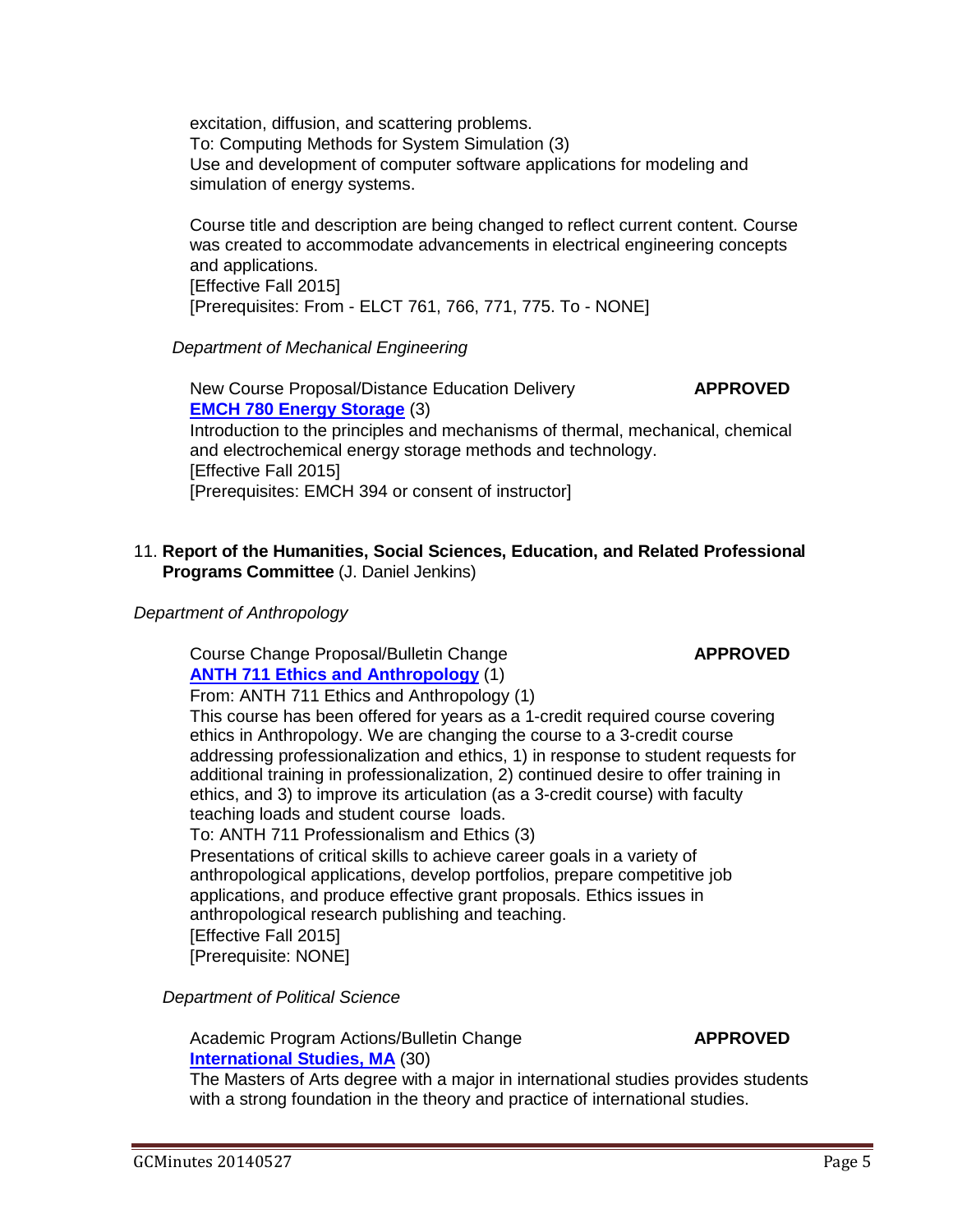The proposed revisions are intended to enhance the attractiveness and intellectual and professional value of the Master of International Studies (MAIS) program by increasing the flexibility of the program, emphasizing the interdisciplinary character of the degree, and emphasizing the professional orientation of the program. [Effective Fall 2015] [Prerequisite: NONE]

*Hospitality, Retail & Sport Management*

Distance Education Delivery **APPROVED** 

**[ITEC 745 Telecommunications for Health Information Technology](http://gradschool.sc.edu/facstaff/gradcouncil/2013/ITEC-745%20DED_Redacted.pdf)** (3) Telecommunications is core to the success of business in today's dynamic global environments. Traditionally, telecommunications encompasses WANs, MANs, LANs, PANs and DANs. It includes wired and wireless transmission as well as PSTN and Internet-based networking, telehealth, telemedicine, mobile health, electronic health, etc., application and technologies are built on the telecommunications infrastructure. Employees of health enterprises, such as medical practices, hospitals, medical vendors, insurance firms, and regulatory agencies, should have an understanding of the role telecommunications plays in IT and in efficient and effective medical and health delivery. Telecommunications issues also affect the delivery of services, business strategies, government regulations, and the economy. This course will focus on the public networks and telecommunications issues specifically impacting the health industry. [Effective Summer 2014] [Prerequisite: NONE]

### *Department of English*

# Academic Program Actions/Bulletin Change **APPROVED [English, MA, PhD; MFA Creative Writing](http://gradschool.sc.edu/facstaff/gradcouncil/2013/English%20MA%20PhD%20Creative%20Writing%20MFA_Redacted1.pdf)**

(MA) 30 hours - To eliminate the English MA comprehensive exam for the Emphasis in English and American Literature, Emphasis in Composition and Rhetoric, and the Emphasis in Speech Communication has the following justifications: 1) Of the 17 peer and peer-aspirant institutions reviewed for the sake of comparison, only two (UNC and Kentucky) require an MA comprehensive exam, while one (UVA) offers it as an option. Eliminating this exam requirement would bring us in line with most of our peer and peer-aspirant institutions (UT-Austin, Colorado, Illinois, Indiana, Florida, Maryland, Michigan, NYU, Ohio State, Pen State, Rutgers, SUNY-Albany, Vanderbilt and Wisconsin, i.e.) 2) The MA exam distracts students from their coursework and from the important work of writing a thesis, a recognized genre (i.e. an article) in the profession. 3) The MA thesis fulfills the assessment required by the Graduate School.

(PhD) Philosophy in English with an Emphasis on English and American Literature - 36 hours

(PhD) Philosophy in English with an Emphasis in Composition and Rhetoric - 42 hours - To eliminate the PhD qualifying exam for both literature and composition/rhetoric emphases and substitution of a meeting and oversight in its stead. Revision to the written portion of the PhD comprehensive exam so that it becomes a 72 hours take-home exam.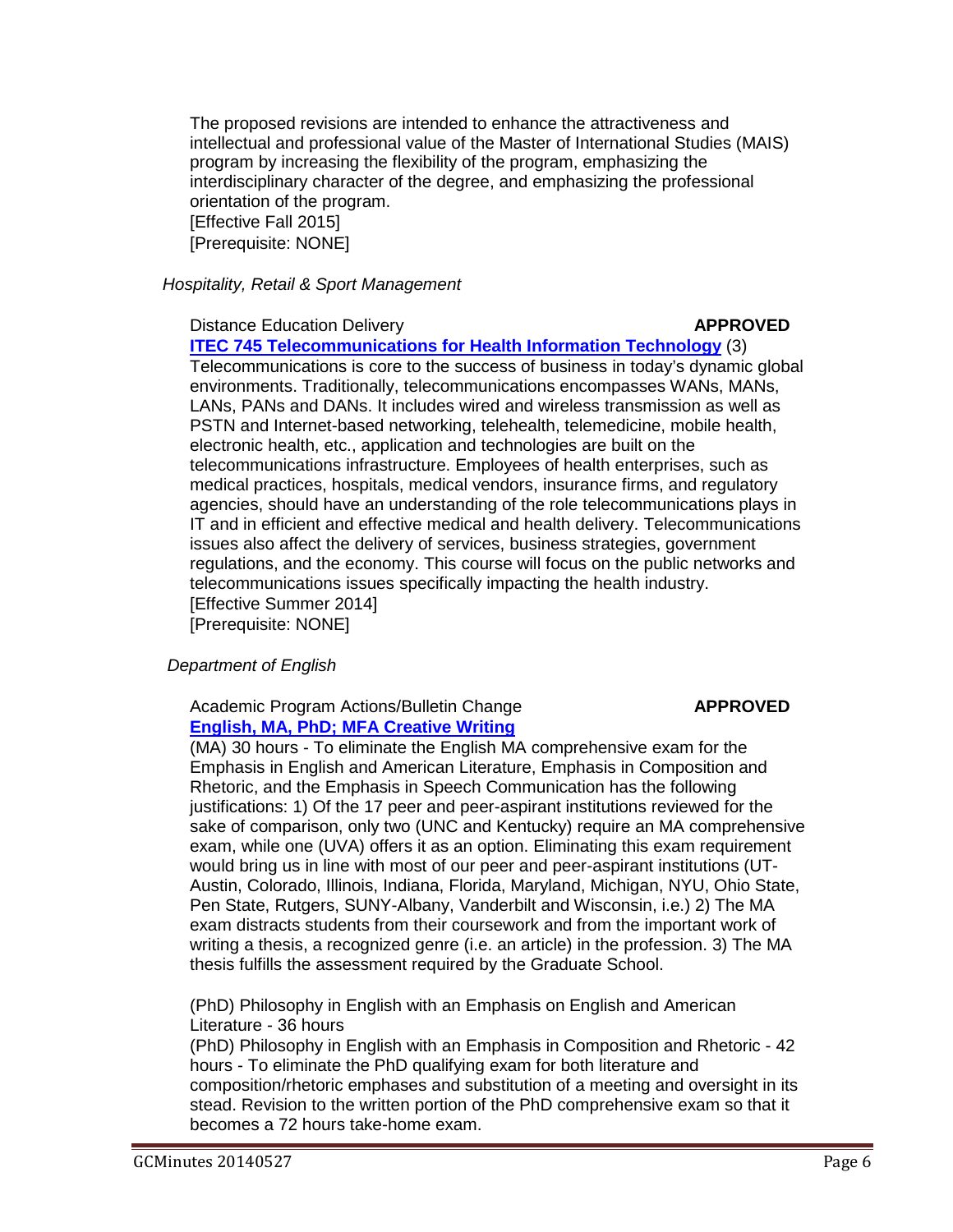Change the written portion of the PhD comprehensive exam as follows: The new model retains both a written and an oral comprehensive exam even though only a few of the 17 peer and peer-aspirant instructions we researched require both formats. The goal in reformatting the written portion as a 3-day take-home exam was to allow the exercise to serve as a better indicator of a student's comprehensive knowledge of field(s) and as a more useful exercise for students themselves since a lengthier process of composition and revision is closer to normative practice for scholars in the discipline.

(MFA: Creating Writing) 45 hours - To eliminate the MFA comprehensive exam and the foreign language requirement. The most recent external review of the English department recommended that the department undertake a review of our graduate Program curricula and degree requirements relative to those of peer and peer-aspirant institutions. In response, the MFA in creative writing program examined its requirements against the Poets & Writers 2012 Top Fifty MFA programs list, which is the closest thing graduate creative writing programs have to a ranking system. (2012 is the year that we broke into the top fifty, making this particular list an excellent snapshot of our peer and – predominately – peeraspirant programs.)

The MFA/Creative Writing Committee voted in favor of these changes unanimously (with one abstention). After the changes were approved by the English department's Graduate Committee and discussed with the Faculty Advisory Committee, a vote of the full department was taken. The English faculty voted heavily in favor of eliminating the language-proficiency requirement (with one abstention and one opposed). [Effective Fall 2015]

[Prerequisite: NONE]

Dr. Messias asked if the department is actually eliminating the comprehensive exam for the master's program. Dr. Jenkins clarified by stating that the comprehensive exam is being eliminated and will be replaced with an assessment.

Dr. Mitchell mentioned that language such as qualifying/comprehensive exam/assessment is problematic across all units. Some units refer to the qualifying assessment as in qualifying for candidacy and other refer to as comprehensive. We are still working toward a consistency in language across units. A qualifying assessment that is used to mean an assessment upon entry as to whether or not a candidate is likely to be successful in the program is not required, but is strongly advised, particularly for students who are unsure or who have been out of school for a long time. It can be a helpful way for the faculty to insure that a student is likely to be successful in the program. It is an equitable way to assure students have a good idea about what they are getting into before they find themselves buried under student loans.

Qualifying Assessment is a good idea, but there is very little specification as to what that assessment needs to be because it is so discipline specific as in the skill sets needed to be successful in any given program.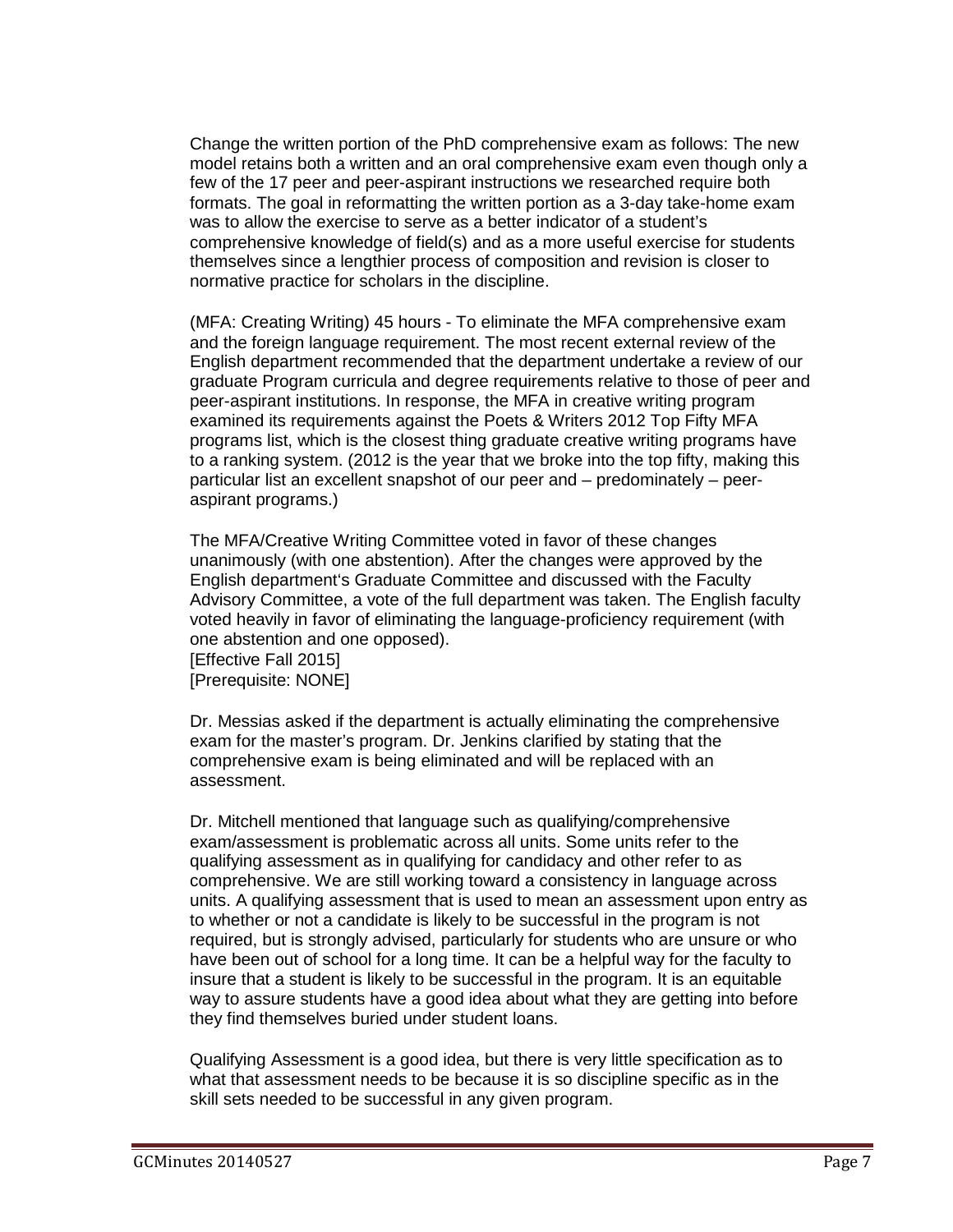A comprehensive assessment at the Doctoral level is required, but exactly what it has to be is not specified that it does have to be other than there has to be a written and oral component to it. Exactly what that looks like is again open to discipline interpretation but there does need to be as assessment that is effectively an exit exam as a way to affirm that a student has mastered the relevant content of the discipline. It may take a variety of different formats that is defined by the individual unit.

Dr. Cynthia Davis from the English department stated to further clarify the issue that PhD level students need the opportunity to produce the level of work needed as academics. The PhD take home exam will allow the students to thoughtful without the restraint of a timed exam. Also we have researched what other peer and peer-aspirant institutions are doing. We are in the minority by far by still administrating the exam.

With no further discussion, Dr. Jenkins asked for a vote on the proposal. The Council unanimously approved the proposal.

New Course Proposal **APPROVED**

**[ENGL 691 Teaching of Literature in College](http://gradschool.sc.edu/facstaff/gradcouncil/2013/ENGL%20691%20NCP_Redacted.pdf)** (2)

Introduction to the methods of teaching literature, with emphasis on current pedagogical practice, theory and applications of electronic media. This course meets during the first seven weeks of the term and provides supervision of graduate students teaching English 101. Enrollment restriction: New-1<sup>st</sup> year Graduate Teaching Assistants.

New Pedagogy course to make available to undergraduates. Submitted to Graduate Council instead of University Curricula & Courses Committee. [Effective Fall 2014]

[Prerequisite: NONE]

### New Course Proposal **APPROVED**

### **[ENGL 692 Teaching of Composition in College](http://gradschool.sc.edu/facstaff/gradcouncil/2013/ENGL%20692%20NCP_Redacted.pdf)** (1)

Introduction to the methods of teaching composition, with emphasis on current pedagogical practice, theory and application of electronic media. This course meets during the first seven weeks of the term and provides supervision of graduates students teaching English 102. Enrollment restriction: New-1<sup>st</sup> year Graduate Teaching Assistants.

New Pedagogy course to make available to undergraduates. Submitted to Graduate Council instead of University Curricula & Courses Committee. [Effective Fall 2014] [Prerequisite: NONE]

**Course Change Proposal** *APPROVED* 

**[ENGL 701A Teaching of Composition in College \(Course deletion\)](http://gradschool.sc.edu/facstaff/gradcouncil/2013/ENGL%20701A%20CCP_Redacted.pdf)** (3) Deletion of the pedagogy courses. [Effective Fall 2015] [Prerequisite: NONE]

Course Change Proposal **APPROVED [ENGL 701B Teaching of Literature in College \(Course deletion\)](http://gradschool.sc.edu/facstaff/gradcouncil/2013/ENGL%20701B%20CCP_Redacted.pdf)** (3)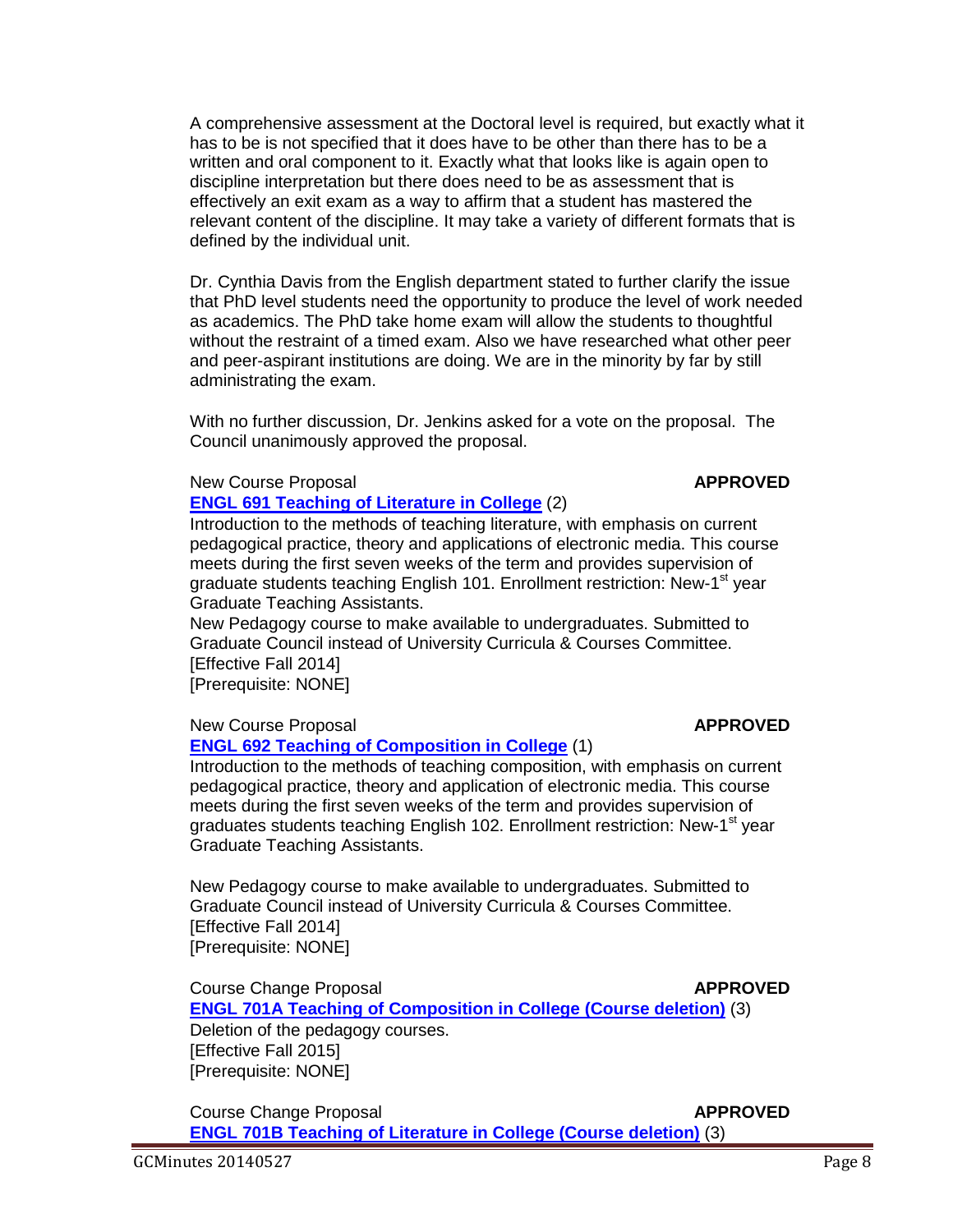Deletion of the pedagogy courses. [Effective Fall 2015] [Prerequisite: NONE]

### *Department of Education*

New Course Proposal **APPROVED [EDTE 841 Genre Study: Academic Writing in Education](http://gradschool.sc.edu/facstaff/gradcouncil/2013/EDTE%20841%20NCP_Redacted.pdf)** (3) An overview of academic writing in education as a genre. Emphasis is on learning to understand and critique the genre and produce papers, articles, proposals and/or dissertations. [Effective Fall 2014] [Prerequisite: Admission to a PhD program in Education]

### *Moore School of Business*

### Bulletin Change **TABLED**

**[Doctor of Philosophy in Economics](http://gradschool.sc.edu/facstaff/gradcouncil/2013/ECON%20PhD%20BCH.pdf)** The proposed change in bulletin language brings it into agreement with the Economics PhD Policy Statement.

*From:* Second year field courses (18 Hours)

There will be six field courses offered in the second year. All students will be required to take these six courses. These offerings will take advantage of the department's strengths in international economics and applied microeconomics. The six courses will include international trade, international monetary economics, economics growth and development, and three courses in three separate appliedmicroeconomics areas (selected from public choice, experimental economics, health economics, industrial economics, microeconomics and labor economics). *To:* Second-year field courses (18 Hours)

There will be six field courses offered in the second year. The course offerings will be jointly determined by student interest and faculty expertise. Up to two courses may be taken outside the department with the approval of the student's advisory committee and the graduate director. If this option is chosen, the student is required to take the remaining field courses from those offered by the department.

### 12. **Report of the Grievances, Appeals and Petitions Committee** (Erik Drasgow excused)

No report

### 13. **Other Committee Reports**

No report

### 14**. Old Business**

No report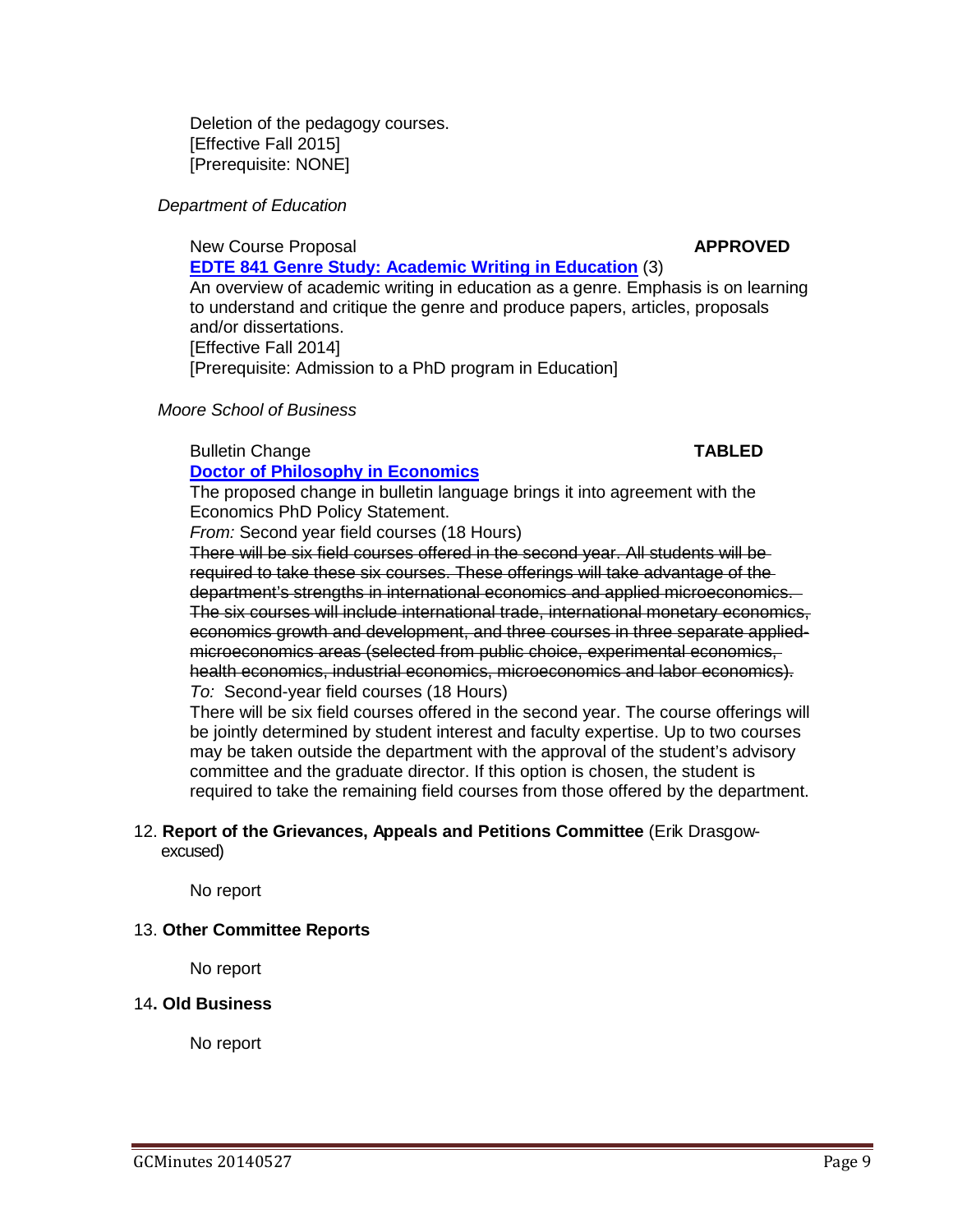### 15. **New Business**

Dr. Mitchell mentioned that there are six people completing Graduate Council service, and six new members are coming onboard. When there are as many nominees as there are openings on the council, there is no need for a formal ballot.

The six new members are Jennifer Arns, Caroline Nagel, James Ritter, David Tedeschi, and Susan Yeargin. Danielle Schoffman will replace Brittany Walter as the new GSA representative.

The Graduate Council voted to accept the full ballot of new Council Members.

### 16. **Good of the Order**

Dr. Mitchell mentioned that there are two upcoming issues for Graduate Council consideration in the 2014-2015 academic year. The first issue is to refine the Residency requirement for all graduate degree programs. The second issue is to revisit the guidelines for thesis and dissertation work to help programs avoid requesting 'forever embargoes'. This happens for a variety of reasons including external funding, patentable work developed during research, and student authors who may want to publish their work. Regarding publicly funded institutions, guidelines need to be established for free access to supported work and how best to make that available publicly.

There are two members present who have completed Graduate Council service: Dr. Darmofal and Dr. Jenkins. Dr. Mitchell gave these members umbrellas as a token of Councils' appreciation for their service. The remaining members rotating off of the council will be contacted in the near future to present this same token.

### 17. **Adjournment**

The meeting adjourned at 12:28 P.M.

### **Murray Mitchell, Secretary**

cc: President Harris Pastides Senior Vice Provost & Dean of Graduate Studies Lacy Ford Provost Michael Amiridis **Deans** Department Chairs Graduate Directors Hannah Spicher, The Graduate School Aaron Marterer, University Registrar Jodie Morris, Office of the Registrar Andrew Graves, Office of the Registrar Nancy Floyd, Office of Institutional Assessment and Compliance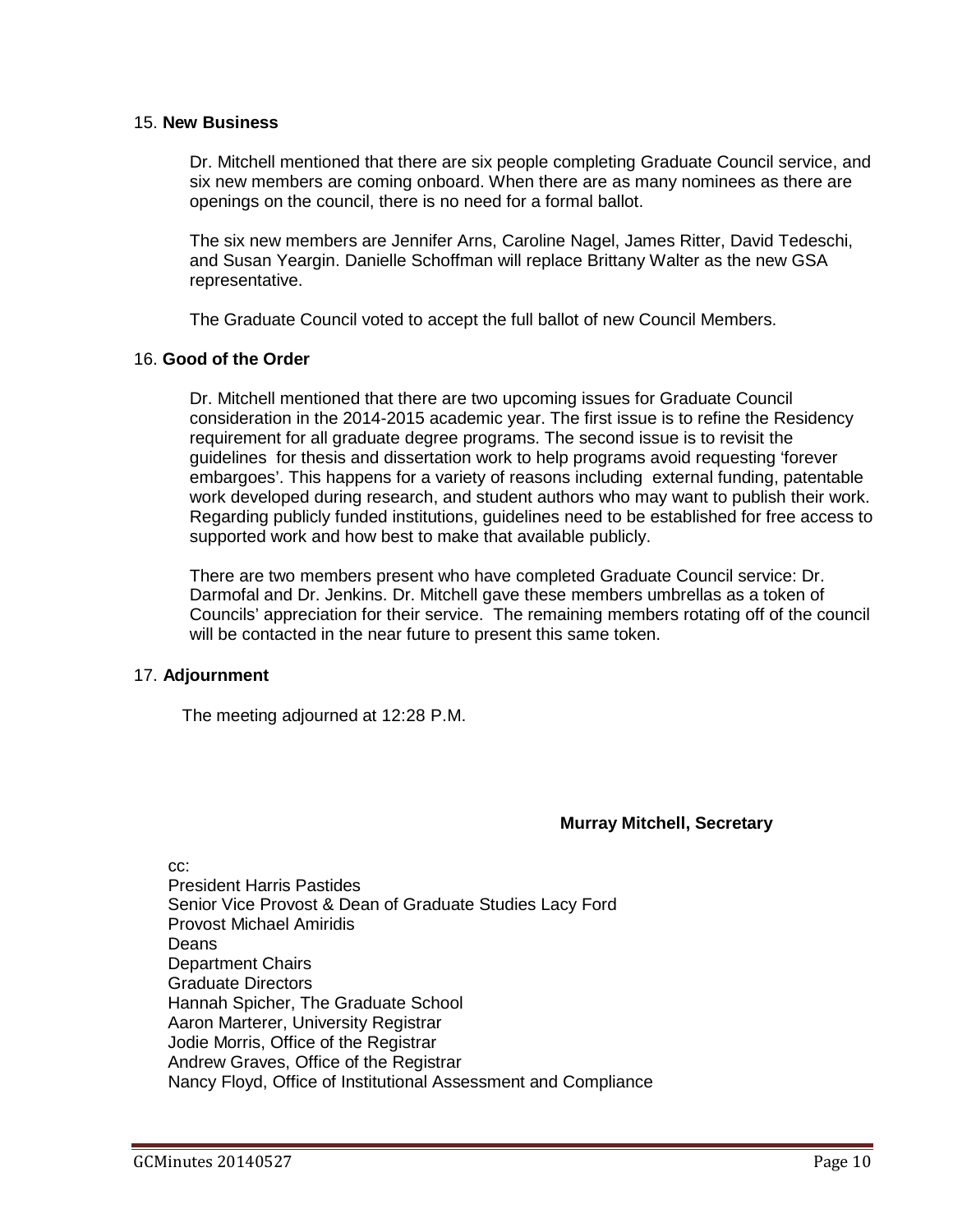### **ASSOCIATE GRADUATE FACULTY NOMINATION REQUEST**

### GUIDELINES FOR USING THE G-AGF FORM

Non-tenure-track USC faculty members and scholars who hold the PhD or other terminal degree in their respective field of study may be appointed to associate membership in the Graduate Faculty. Requests for associate membership require nomination by the nominee's academic unit that grants the PhD (or other terminal degree that requires a dissertation or thesis) to the Graduate Council. If the nominee does not belong to an academic unit, then the nomination may be from an academic unit that grants the PhD (or other terminal degree that requires a dissertation or thesis) with which the nominee's area of research aligns. These nominations shall include a report that the nominee received a majority favorable vote by both the unit's current regular Graduate Faculty and by the unit's current combined regular and associate Graduate Faculty. The granting of associate membership is by vote of the council, subject to its procedures and criteria, and is based on the candidate's scholarly credentials, involvement in graduate academic affairs (such as teaching of graduate courses, serving as a member of thesis or dissertation committees, and serving on committees overseeing the department's academic programs), and expected continual appointment at USC. Associate membership is valid for a period of 6 years, also expiring if the faculty member leaves USC. Persons with associate membership are eligible for renomination and reappointment. Associate membership is appropriate for **full-time** USC clinical faculty, research faculty, and other USC scholars holding an appropriate terminal degree.

Associate membership in the Graduate Faculty does not grant voting rights in the University Faculty or Faculty Senate. Voting rights in the academic unit are determined by local policies independent of Graduate Faculty status.

Regular and associate membership in the Graduate Faculty confers the right to teach graduate courses, direct theses and dissertations and participate in graduate student committees (subject to the policies of the unit and university), serve on Graduate Council  $\frac{1}{1}$  or its committees, and to vote on matters coming before the Graduate Faculty. The Graduate Faculty shall meet as called by the Graduate Council or on the written request of any ten members of the Graduate Faculty. The dean of Graduate Studies shall serve as the presiding officer, assisted by the chair of the Graduate Council. The Graduate Faculty shall have the right to act on new graduate programs, Graduate School regulations, and related academic matters brought before it by individual members, the Graduate Council, or the administration.

### Note

1. No more than six members of Graduate Council may have associate membership.